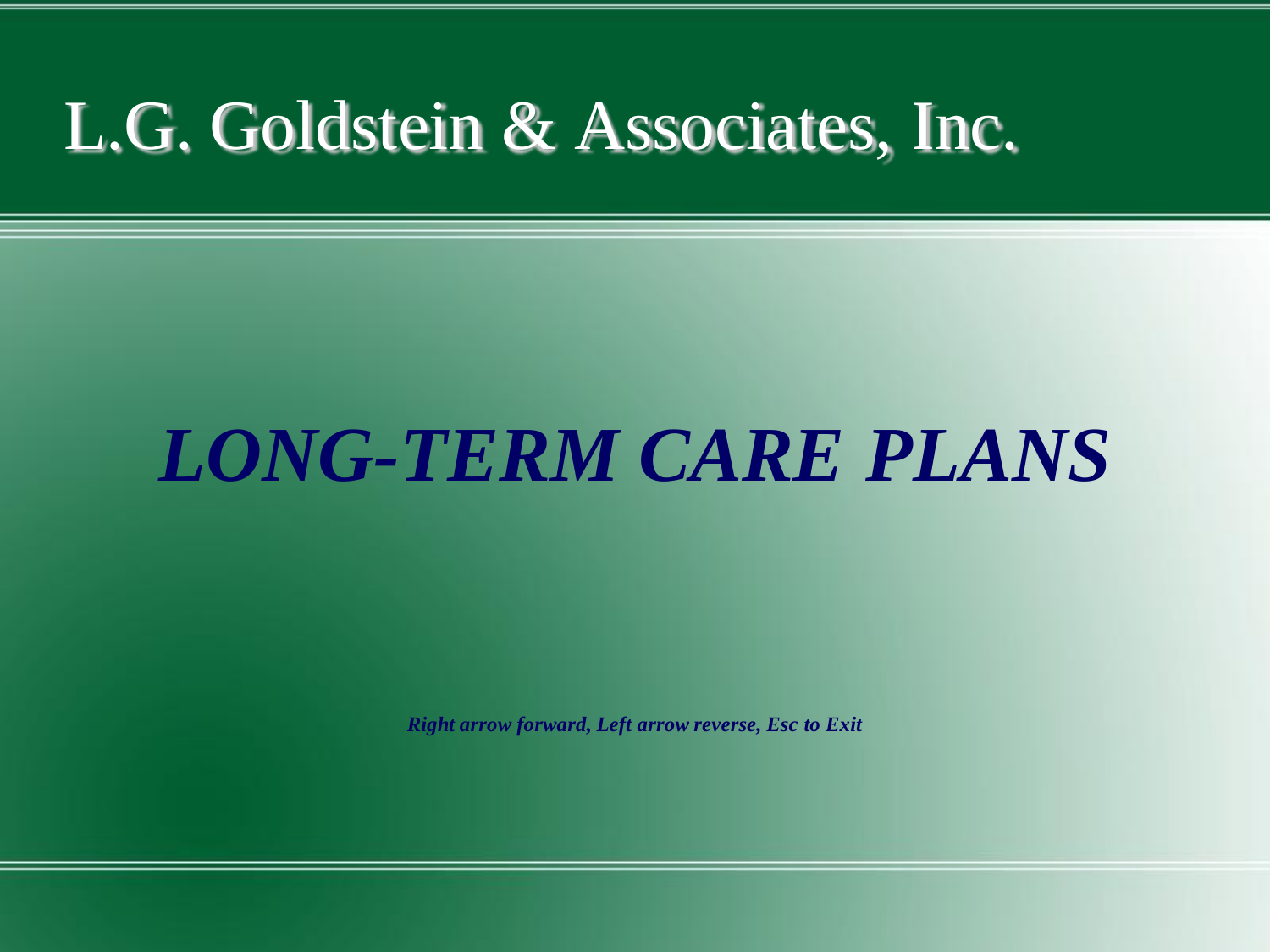#### *What is a Long-Term Care Plan?*

- **E** Long-term care is a variety of services that includes medical and non-medical care to people who have a chronic illness or disability.
- **E** Long-term care helps meet health or personal needs.
- $\Box$  Most long-term care is to assist people with support services such as activities of daily living like dressing, bathing, and using the bathroom.
- $\Box$  Long-term care can be provided at home, in the community, in assisted living or in nursing homes.
- It is important to remember that you may need long-term care at any age.
- **E** You may never need long-term care. This year, about nine million men and women over the age of 65 will need long-term care. By 2020, 12 million older Americans will need long-term care. Most will be cared for at home; family and friends are the sole caregivers for 70 percent of the elderly.
- A study by the U.S. Department of Health and Human Services says that people who reach age 65 will likely have a 40 percent chance of entering a nursing home. About 10 percent of the people who enter a nursing home will stay there five years or more.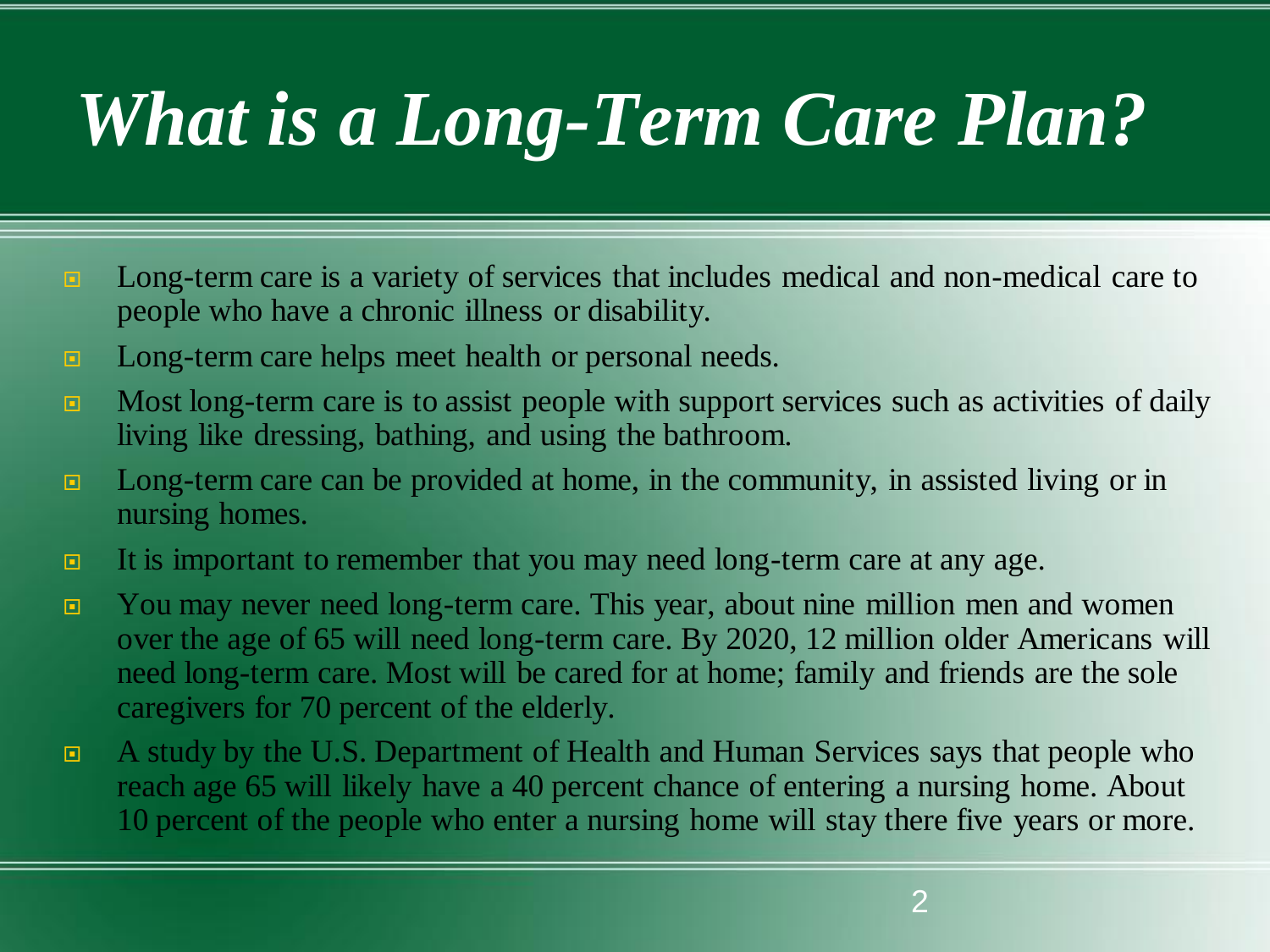## *Medicare & Long-Term Care*

- While there are a variety of ways to pay for long-term care, it is important to think ahead about how you will fund the care you get.
- **E** Generally, Medicare doesn't pay for long-term care.
- **E** Medicare pays only for medically necessary skilled nursing facility or home health care. However, you must meet certain conditions for Medicare to pay for these types of care.
- $\Box$  Most long-term care is to assist people with support services such as activities of daily living like dressing, bathing, and using the bathroom. Medicare doesn't pay for this type of care called "custodial care".
- Custodial care (non-skilled care) is care that helps you with activities of daily living. It may also include care that most people do for themselves, for example, diabetes monitoring.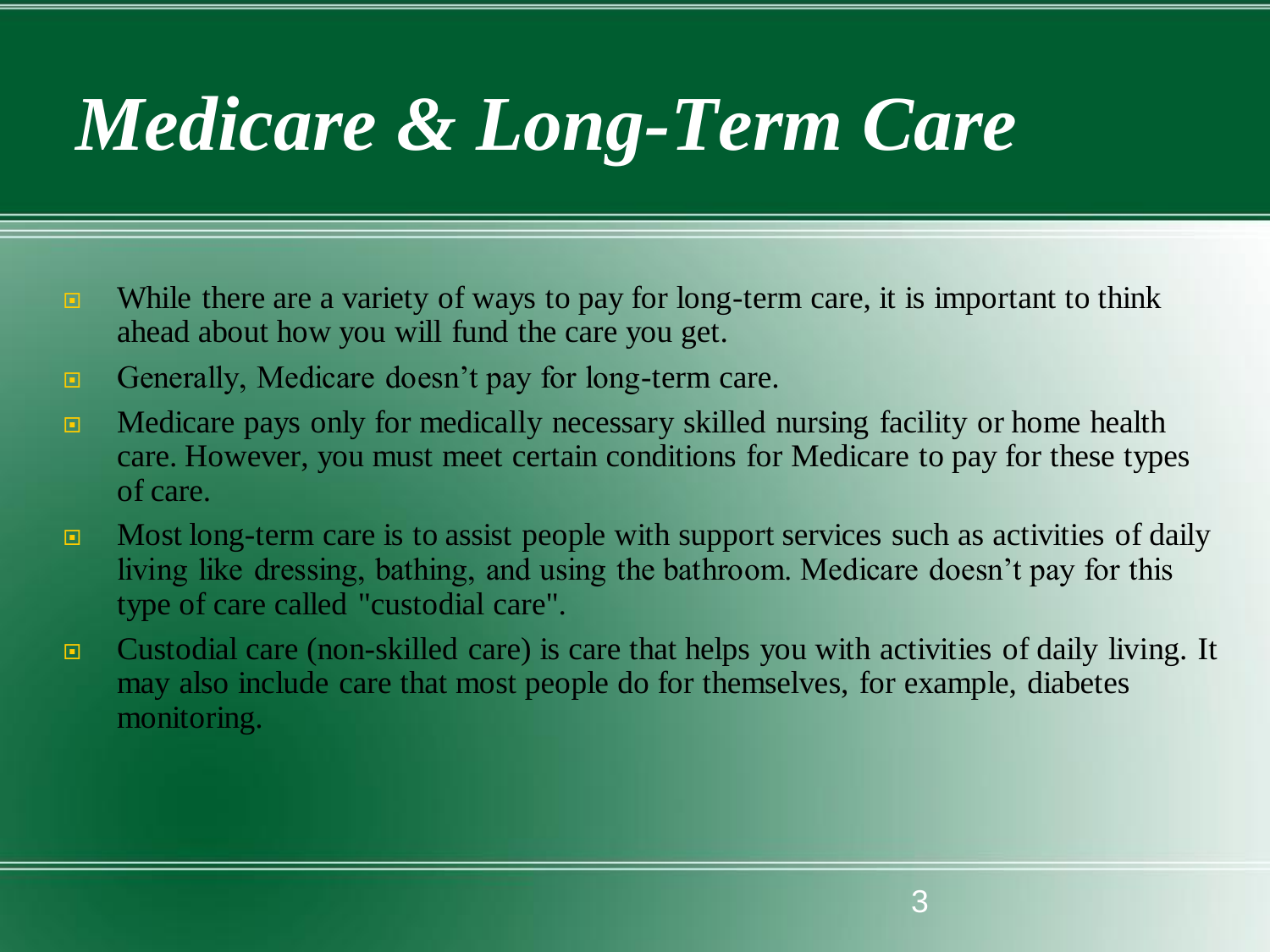## *Medicaid & Long-Term Care*

- **E** Medicaid is a State and Federal Government program that pays for certain health services and nursing home care for older people with low incomes and limited assets.
- In most states, Medicaid also pays for some long-term care services at home and in the community.
- Who is eligible and what services are covered vary from state to state. Most often, eligibility is based on your income and personal resources.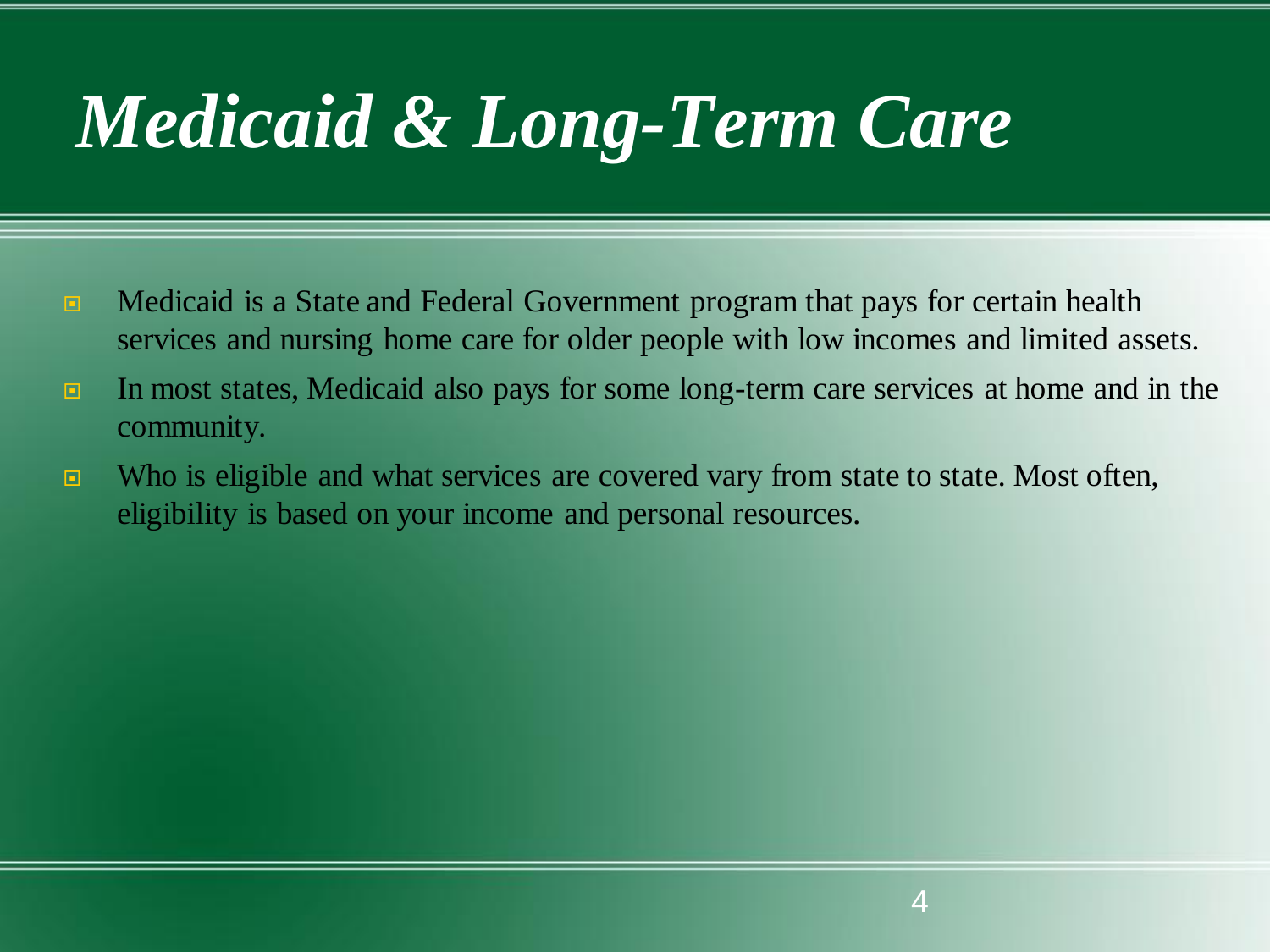## *Choosing Long-Term Care*

- **E** Choosing long-term care is an important decision.
- **Planning for long-term care requires you to think about possible future health care** needs.
- It is important to look at all of your choices.
- You will have more control over decisions and be able to stay independent.
- It is important to think about long-term care before you may need care or before a crisis occurs.
- **Even** if you plan ahead, making long-term care decisions can be hard.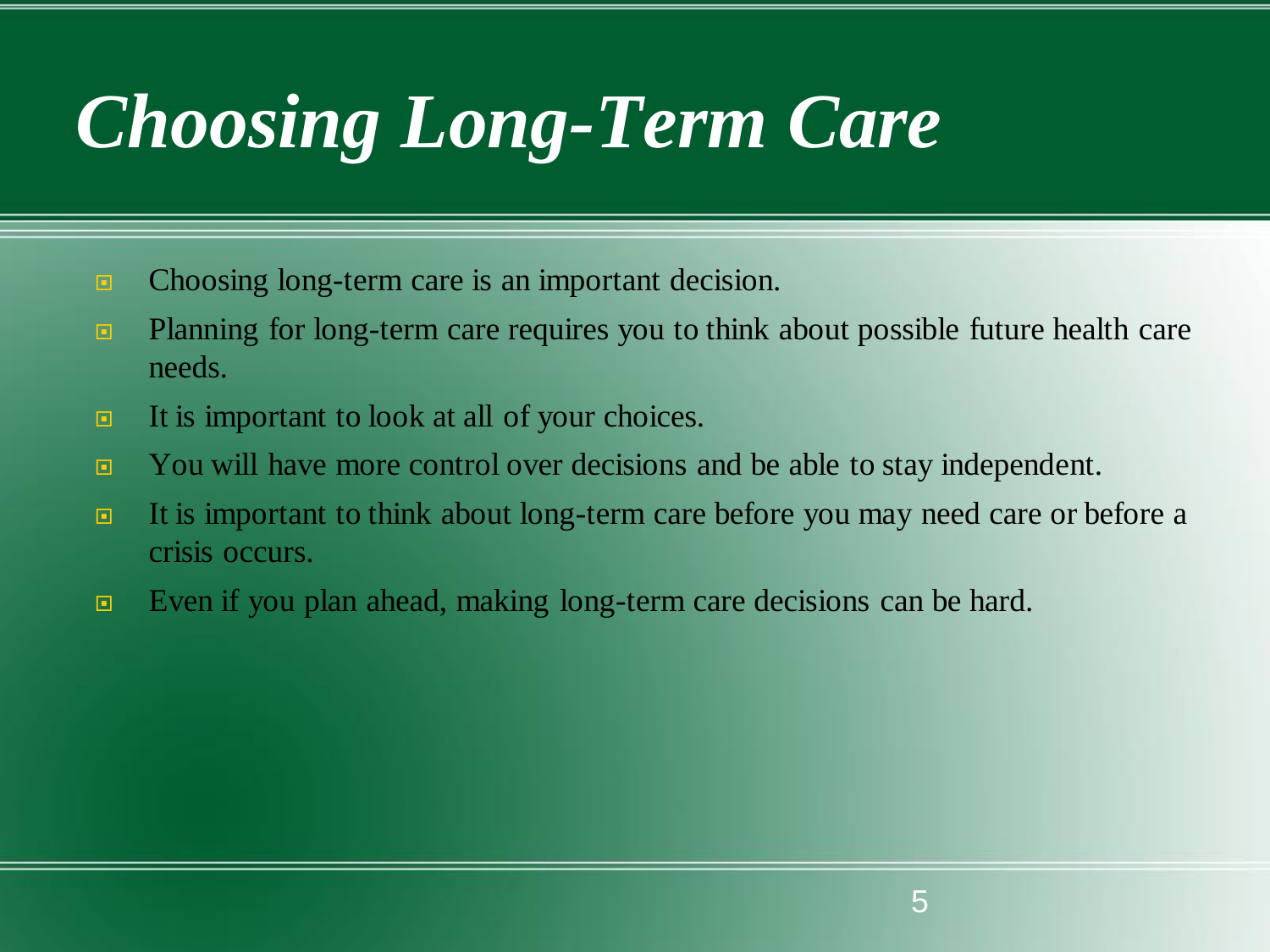# *Types of Long-Term Care*

|                                                                   | <b>Help with activities of</b><br>daily living | <b>Help with additional</b><br>services | Help with care needs | <b>Range of costs</b> |
|-------------------------------------------------------------------|------------------------------------------------|-----------------------------------------|----------------------|-----------------------|
| <b>Community-Based</b><br><b>Services</b>                         | Yes                                            | Yes                                     | No                   | Low to medium         |
| <b>Home Health Care</b>                                           | Yes                                            | Yes.                                    | Yes                  | Low to high           |
| <b>In-Law Apartments</b>                                          | Yes                                            | Yes.                                    | Yes.                 | Low to high           |
| <b>Housing for Aging and</b><br><b>Disabled Individuals</b>       | Yes                                            | Yes                                     | No.                  | Low to high           |
| <b>Board and Care</b><br><b>Homes</b>                             | Yes                                            | Yes.                                    | Yes                  | Low to high           |
| <b>Assisted Living</b>                                            | Yes                                            | Yes.                                    | Yes                  | Medium to high        |
| <b>Continuing Care</b><br><b>Retirement</b><br><b>Communities</b> | Yes                                            | Yes.                                    | Yes                  | High                  |
| <b>Nursing Homes</b>                                              | Yes                                            | Yes.                                    | Yes                  | High                  |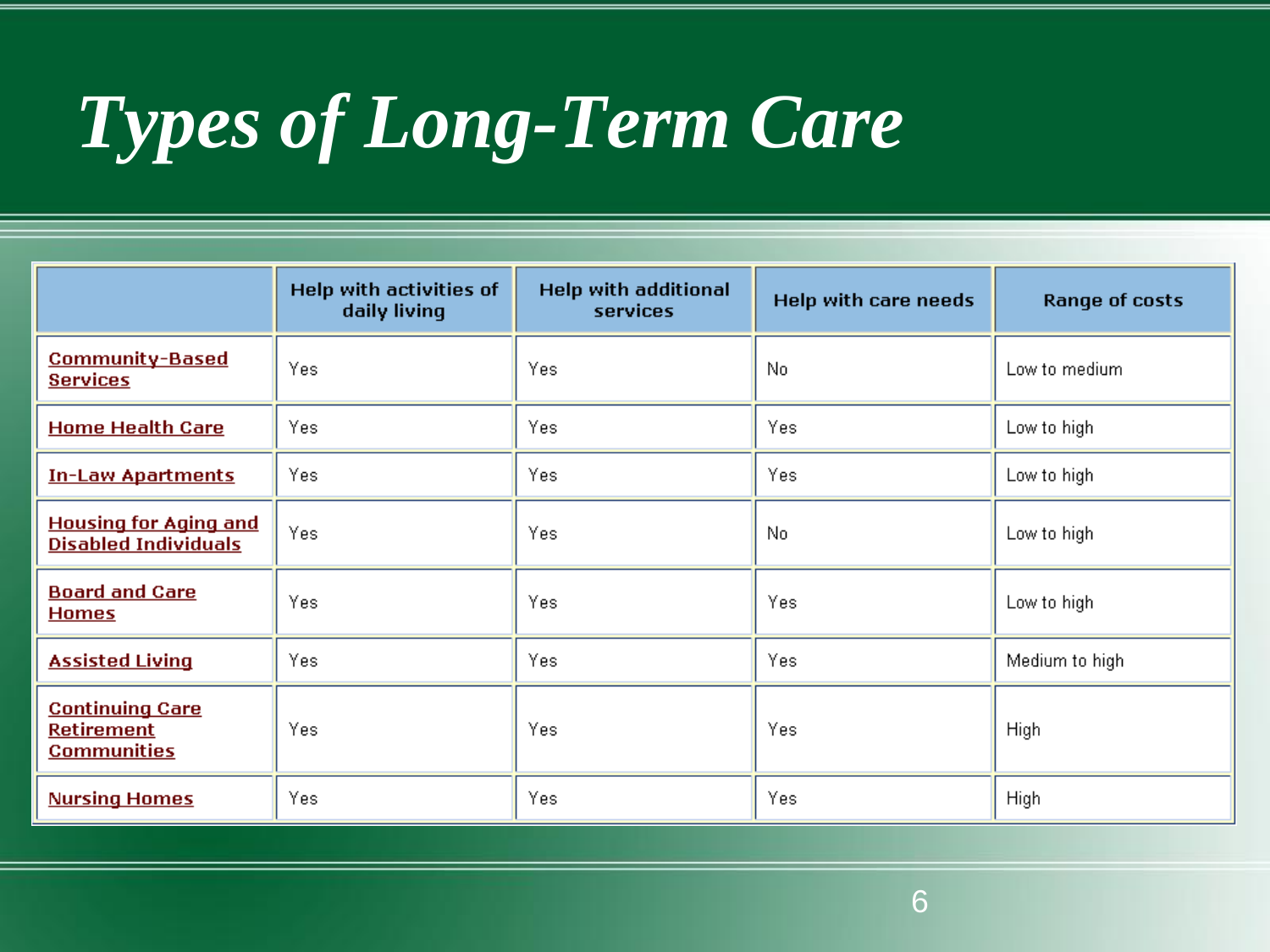#### *Best Age to Buy Long-Term Care Insurance*

- If you buy Long-Term Care Insurance too soon, your policy may become out dated. (Who knows what the health-care system will look like decades from now?)
- If you buy too late, you may be too ill get affordable coverage or even get coverage at all.
- The Sweet Spot: late fifties or early sixties.